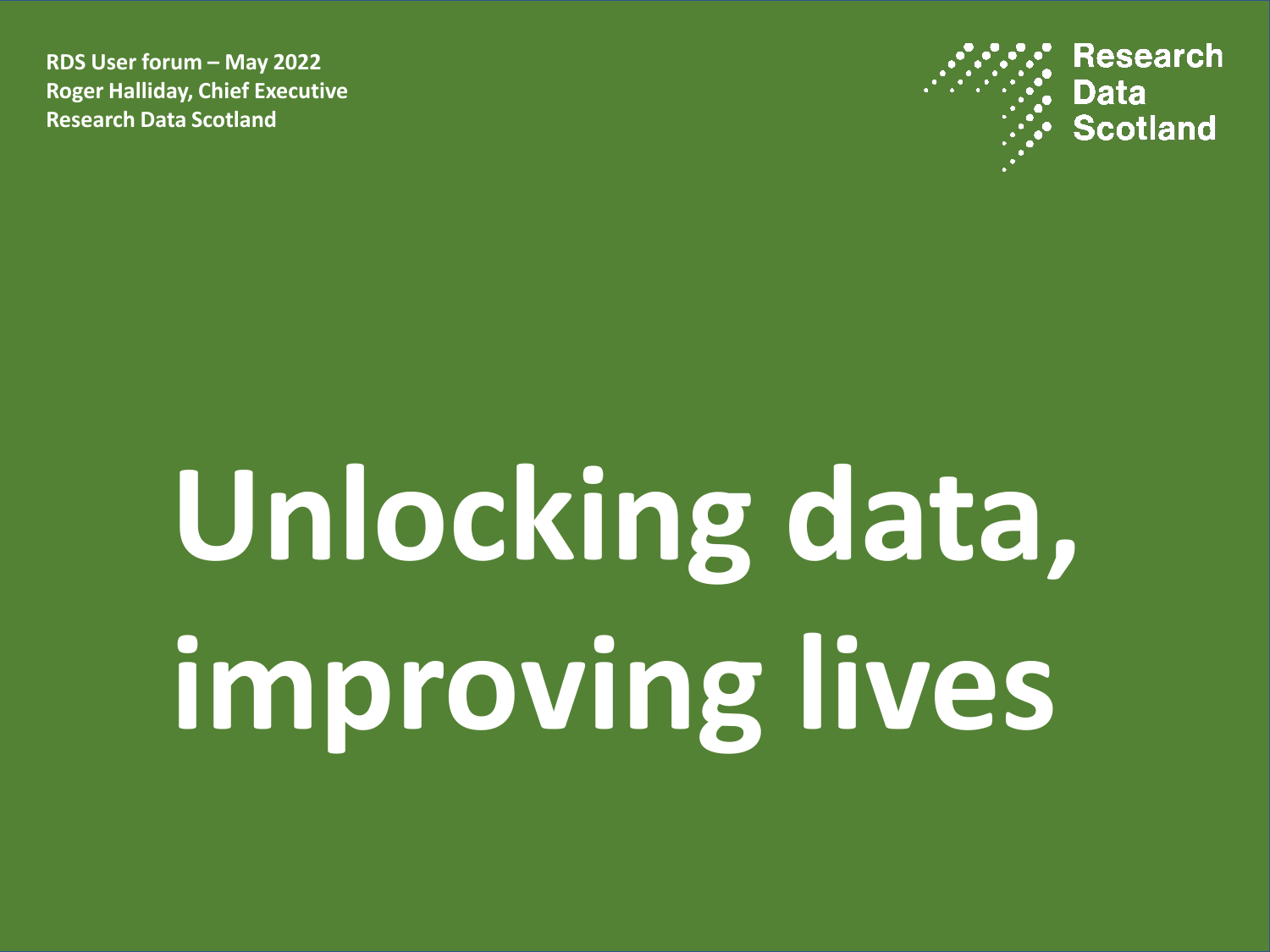

To to promote and advance health and social wellbeing in Scotland by enabling access to public sector data about people, places and businesses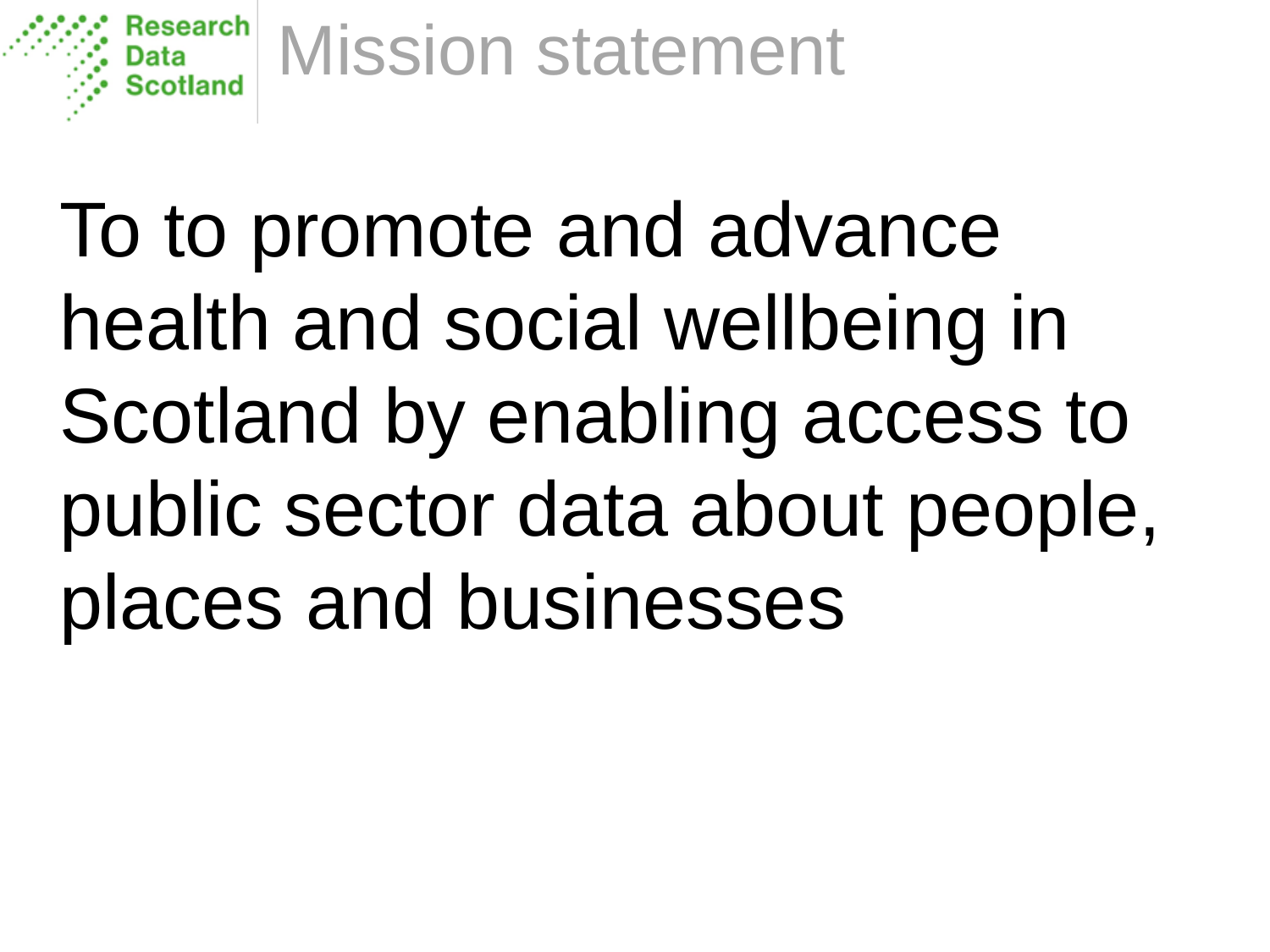

Working in trustworthy ways to

- organise research ready public sector datasets around people, places and businesses, and
- Enable secure and cost effective access to those datasets for research in the public good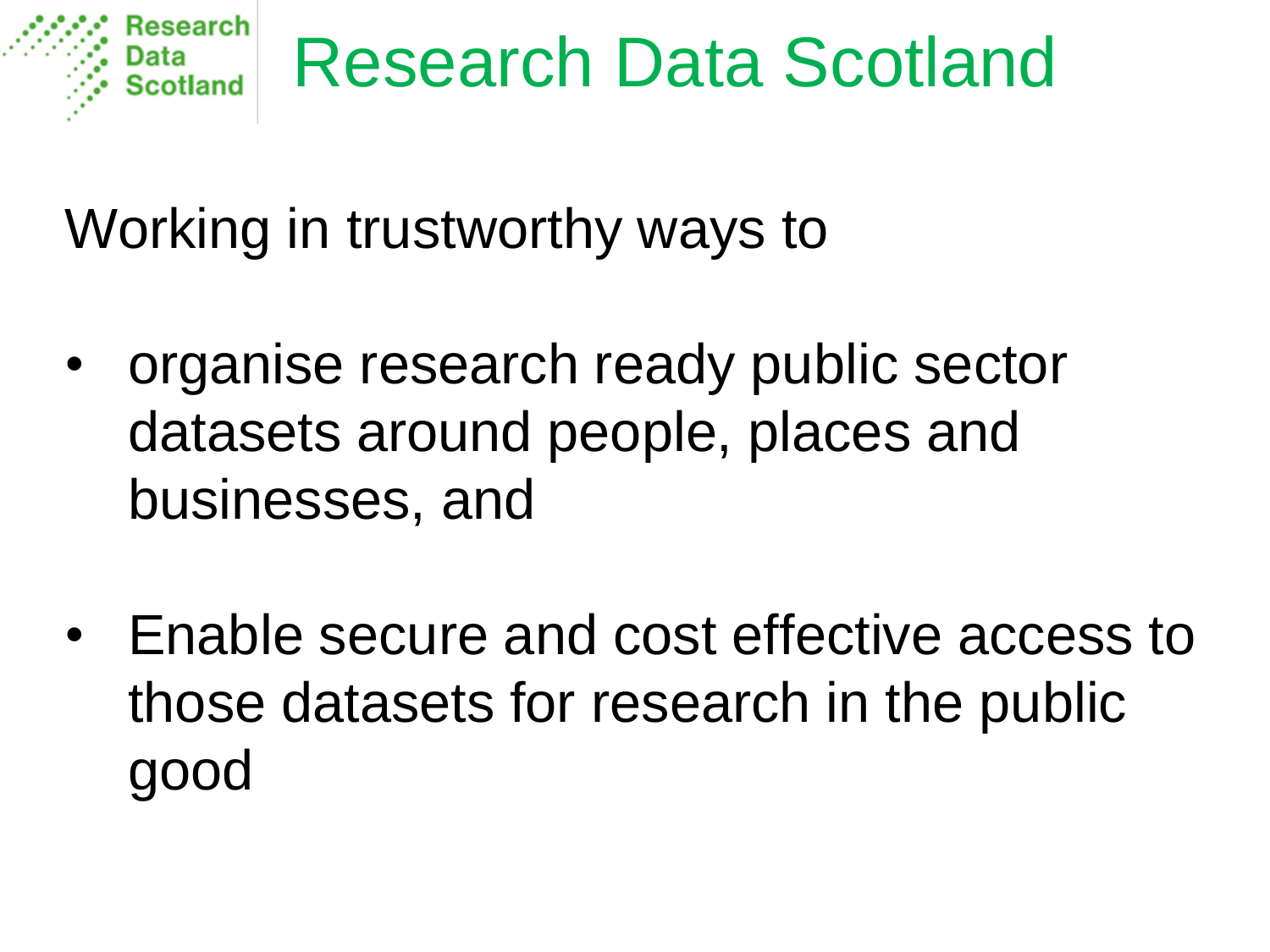







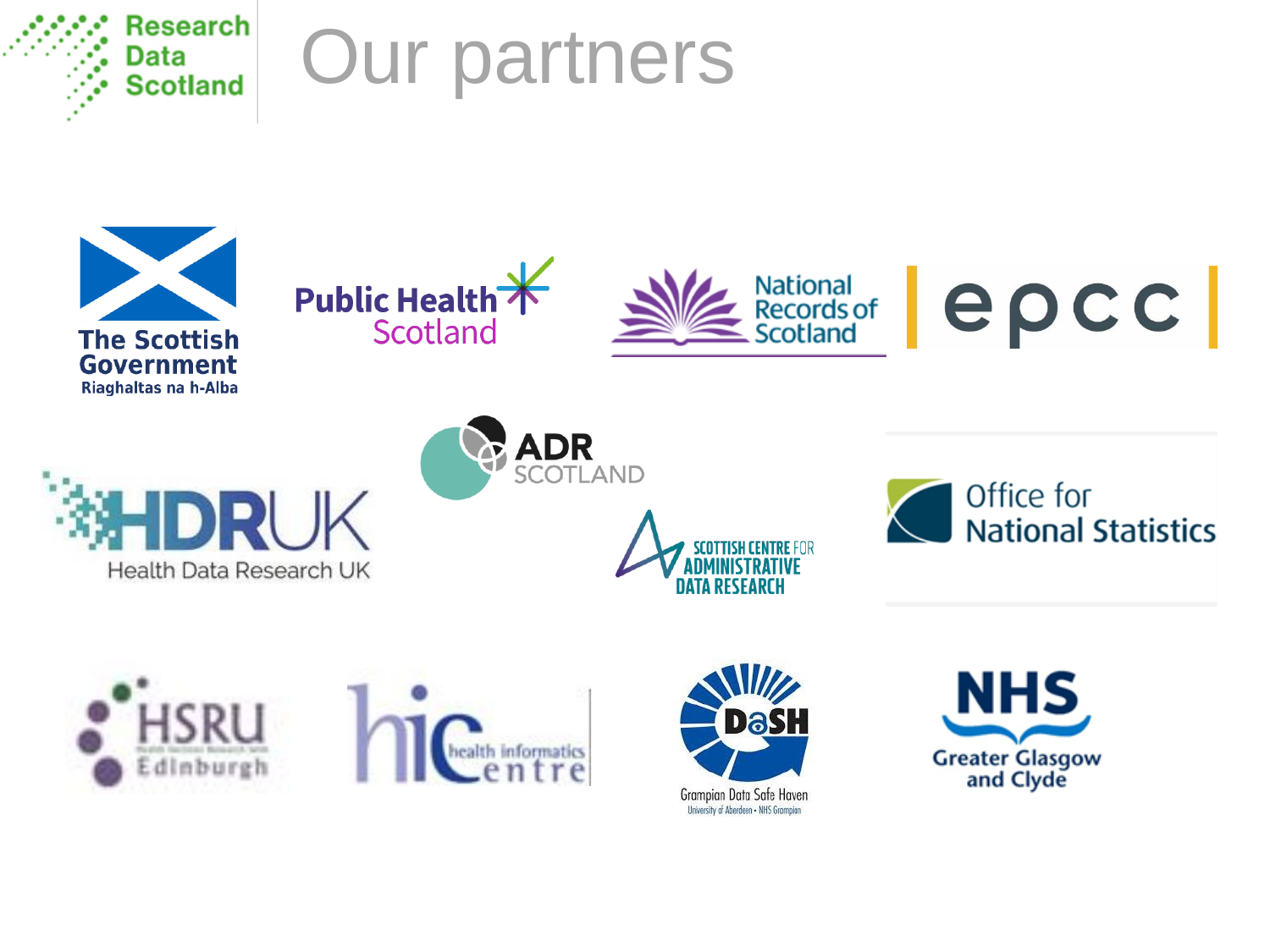

- Only research in public good
- No one sees identities of people/businesses
- Data doesn't leave safe place
- RDS will be user and problem led, not data led
- All income reinvested in RDS or public services
- RDS will be transparent about all it does
- Working towards citizen choice to be excluded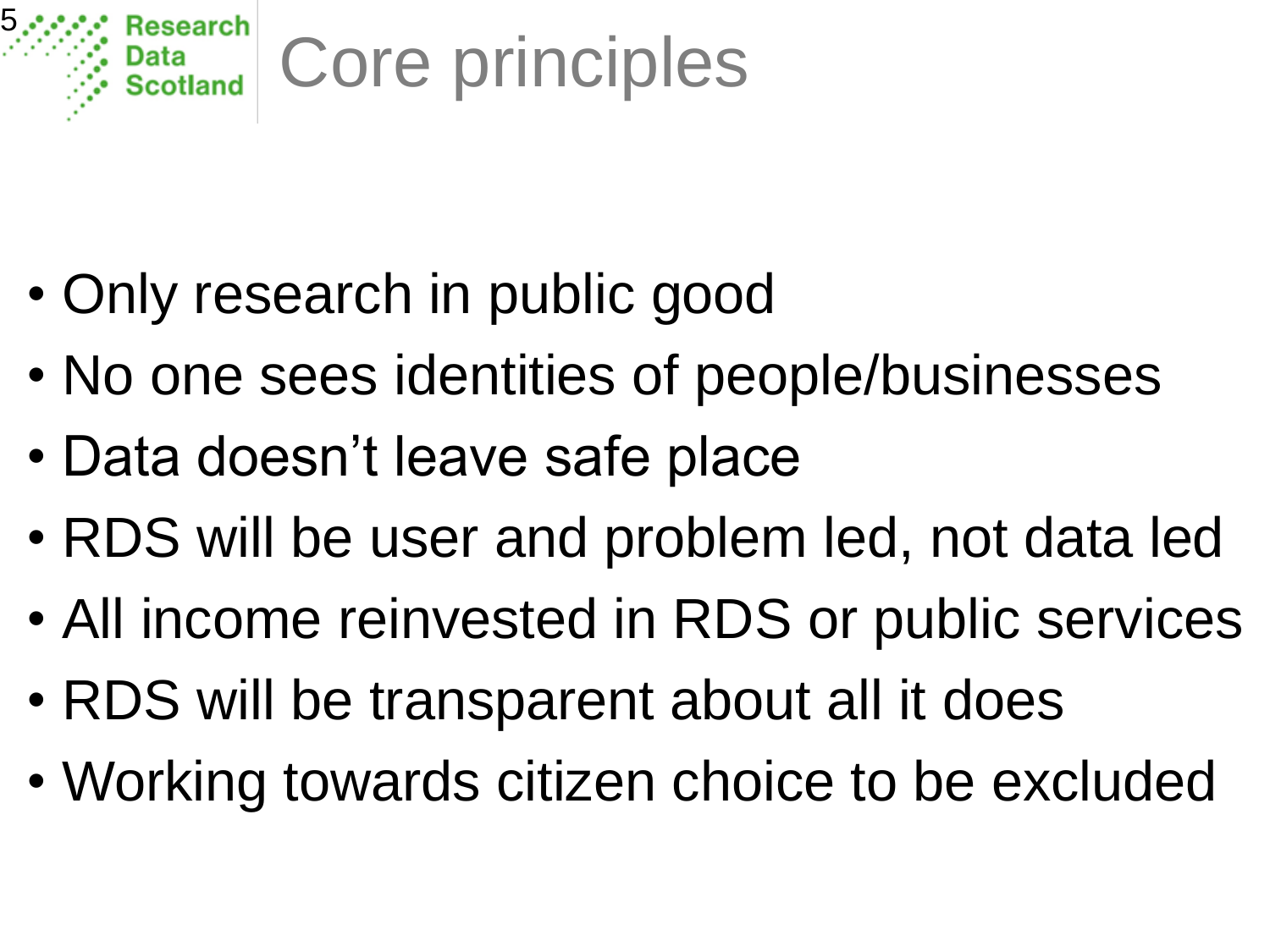

1.Faster and simpler data access

2.Expand range of users

3.Develop new services

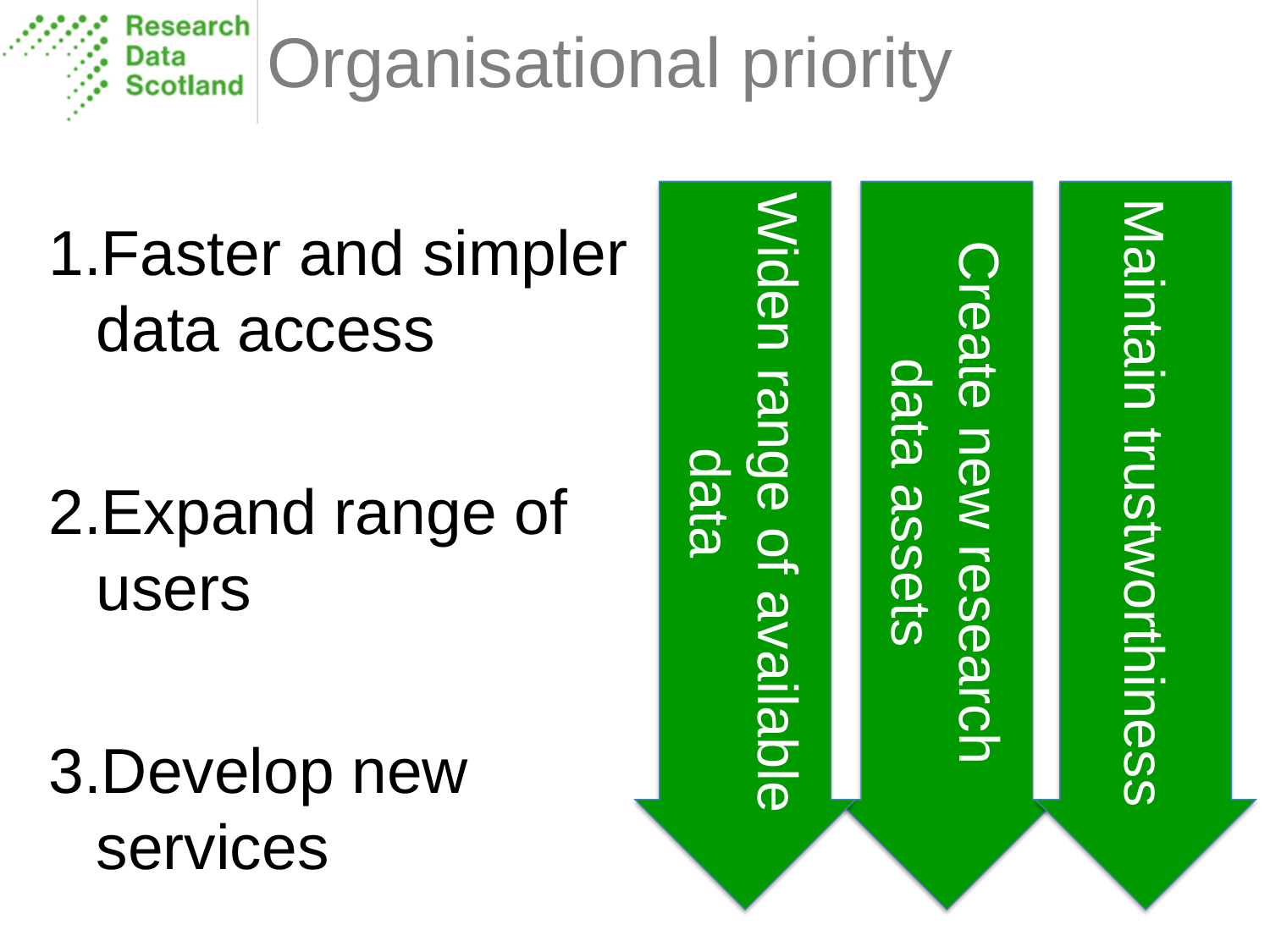

- Data catalogue improvements
- Launch of Scottish Medical Imaging data
- Agreed operations of the SECURE IG pathway
- 5 joint projects with Regional Safe Havens agreed
- ONS business linkage project underway
- Data team started
- Formalised public engagement approaches
- Started developing synthetic data approaches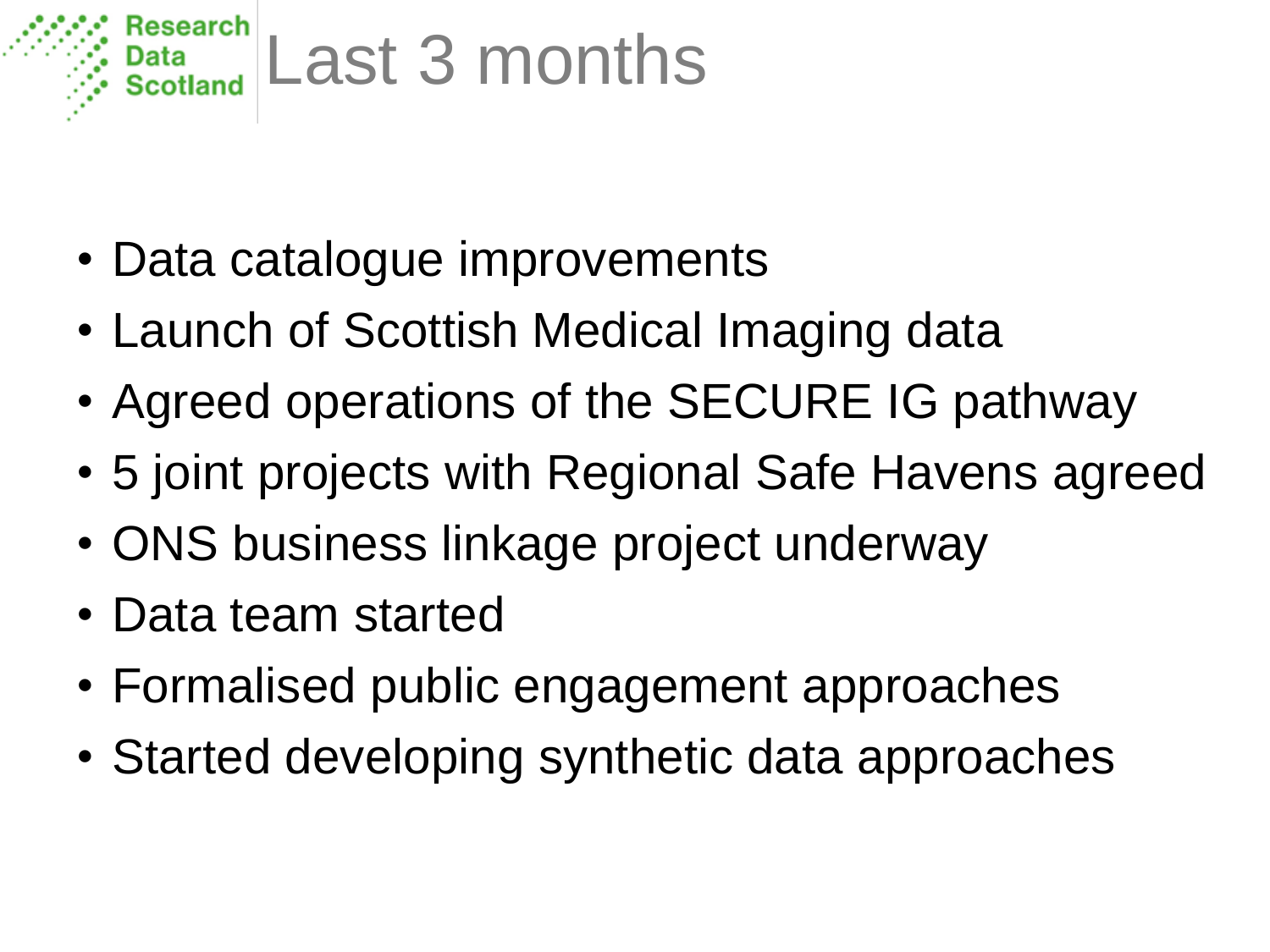

- Roll out the SECURE IG pathway
- Delivery of service design changes underway
- Synthetic data strategy and network in place
- data catalogue improvements
- Start delivery of Regional Safe Havens joint projects
- ONS business linkage
- Equalities pilot research dataset delivered
- Agree further exemplar projects
- Start work on acquisition of new data
- Agreed public engagement strategy and network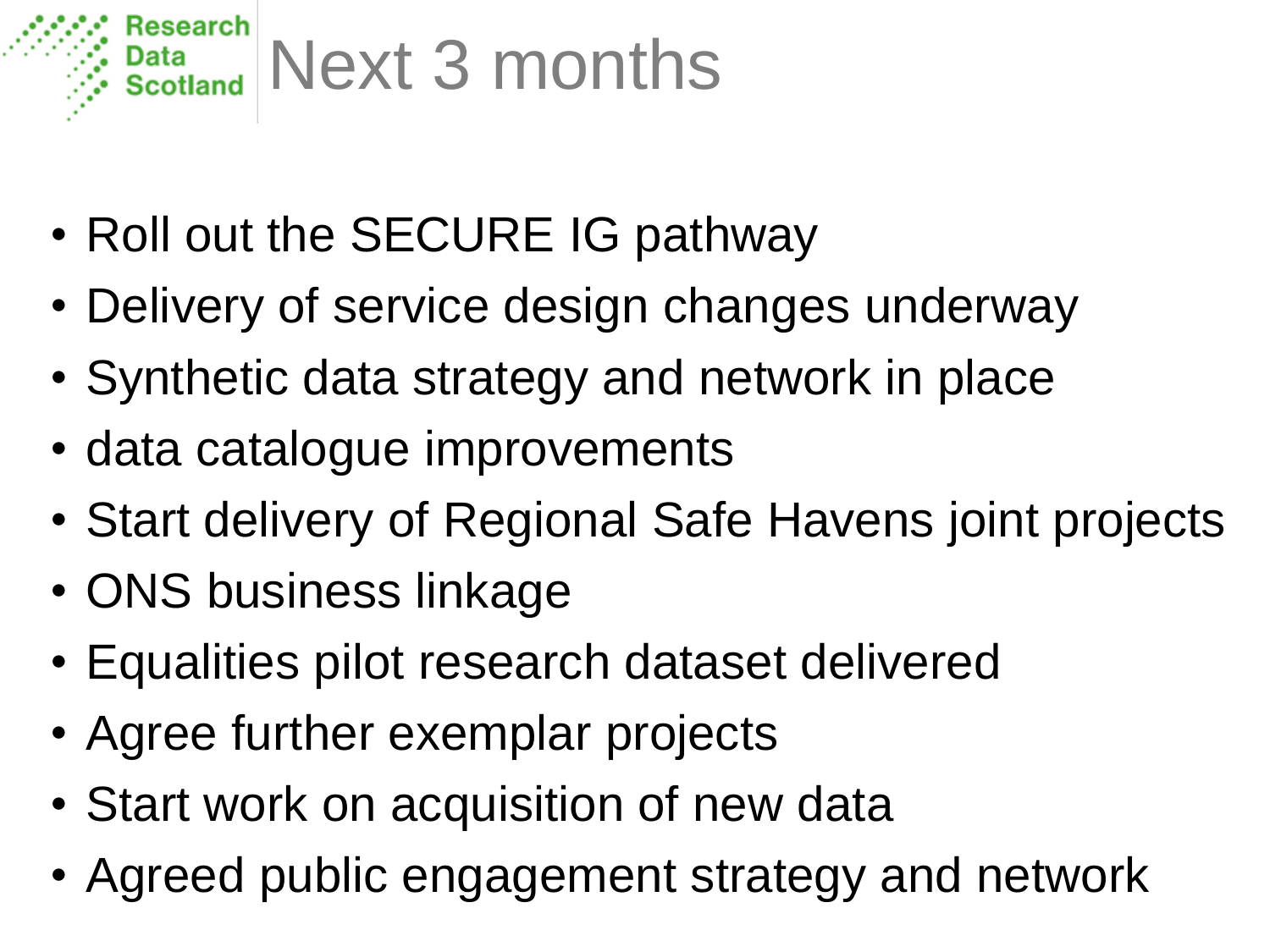## Research Better data on equalities Data **Scotland**



inclusive services